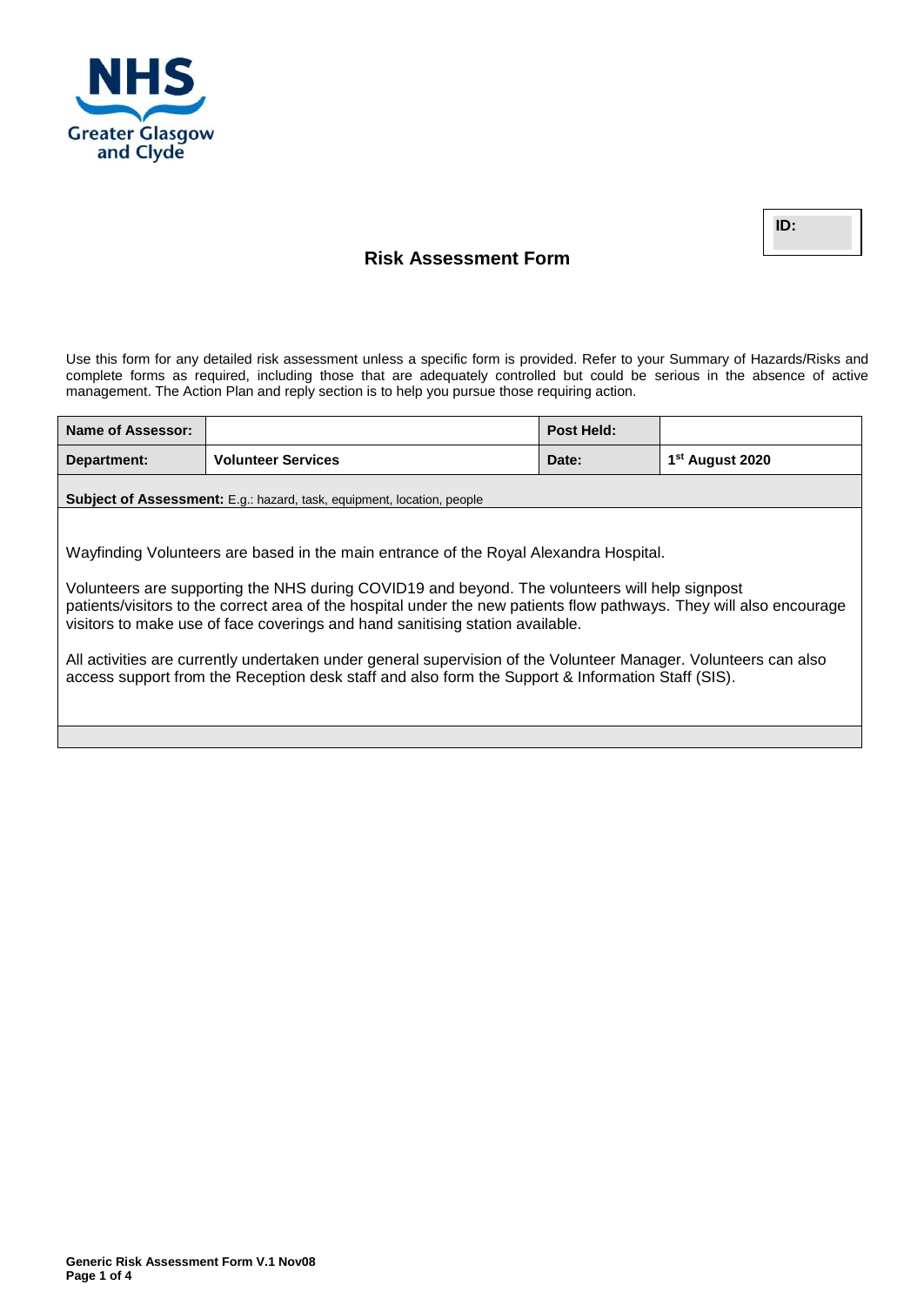Contracting COVID 19 Workplace Environment Violence and Aggression Difficulty in social distancing in the space

#### **Description of Risk**

Describe the work that causes exposure to the hazard, and the relevant circumstances. Who is at risk? Highlight significant factors: what makes the risk more or less serious – e.g.: the time taken, how often the work is done, who does it, the work environment, anything else relevant.

### **Physical Risks**

- As volunteers are based near the main hospital entrance, they may be asked to help with moving and handling outpatients/visitors by family members/members of the public and occasionally Staff. This includes an expectation from the Public that volunteers will take people to various Departments in wheelchairs. These tasks are the responsibility of trained staff/porters.
- Volunteers could be exposed to incidents of verbal abuse and aggression and potentially to violence
- Visitors to the hospital do not always observe social distancing
- Volunteers can be exposed to the risk of infection/coronavirus. Members of the public can come in to the main hospital entrance looking for testing centres
- Volunteers can be exposed to people with Covid-19 within all areas of the hospital, during the commute to work and in the home environment and need to follow the protocol for infection control for the duration of the Covid-19 outbreak and keep up to date with the latest NHS guidance regarding Covid-19.

#### **Emotional Risks**

- While engaging with and guiding patients/visitors/families, information can be disclosed to volunteers, which can be of an emotional and potentially distressing nature.
- Volunteers witness hospital activities during an emergency situation for the duration of the Covid-19 outbreak, including stressed members of staff, very sick patients and upset members of the public. Volunteers may also feel uncertain about the risk posed by Covid-19 to themselves and indirectly to their households.
- Volunteers may encounter sick patients from their own family or social circle, which is likely to have a strong emotional impact.

#### **Other Risk**

 Due to the nature of the volunteer role, patients may disclose information about their health/circumstances and there is potential for volunteers to breach confidentiality.

#### **Changing Risk**

 Due to the Covid-19 outbreak quick changes within the hospital environment are likely, leading to quick changes in hazards and risks. Volunteers and staff need to be vigilant, keep up to date on latest guidance regarding infection control and communicate any changes they encounter in their roles to enable updates to the Risk Assessment.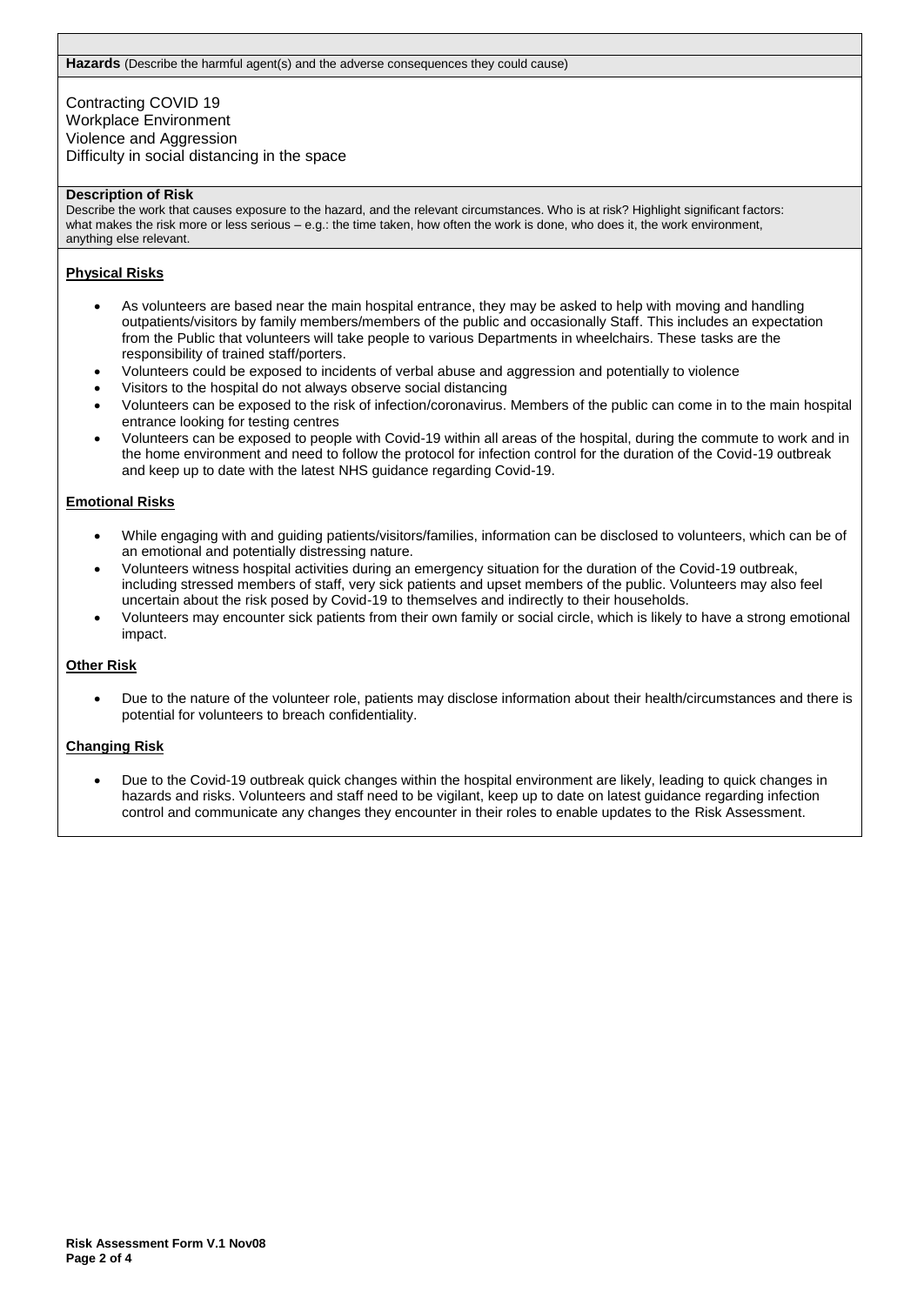# **Existing Precautions**

| слючну наседитель                                                                                                                                                                                                                                                                                                                                                                                                                                                                                                                                                                                                                                                                                                                                                                                                                                                                                                                                                                                                                                                                                                                                                                                                                                                                                                                                                                                                                                                                                                                                                                                                                                                                                                                                                                                                                                                                                                                                                                                         |                                                                                                                                                                                                                                                                                                                                                                                                                                                                                                                                                                     |  |
|-----------------------------------------------------------------------------------------------------------------------------------------------------------------------------------------------------------------------------------------------------------------------------------------------------------------------------------------------------------------------------------------------------------------------------------------------------------------------------------------------------------------------------------------------------------------------------------------------------------------------------------------------------------------------------------------------------------------------------------------------------------------------------------------------------------------------------------------------------------------------------------------------------------------------------------------------------------------------------------------------------------------------------------------------------------------------------------------------------------------------------------------------------------------------------------------------------------------------------------------------------------------------------------------------------------------------------------------------------------------------------------------------------------------------------------------------------------------------------------------------------------------------------------------------------------------------------------------------------------------------------------------------------------------------------------------------------------------------------------------------------------------------------------------------------------------------------------------------------------------------------------------------------------------------------------------------------------------------------------------------------------|---------------------------------------------------------------------------------------------------------------------------------------------------------------------------------------------------------------------------------------------------------------------------------------------------------------------------------------------------------------------------------------------------------------------------------------------------------------------------------------------------------------------------------------------------------------------|--|
| Summarise current controls In place                                                                                                                                                                                                                                                                                                                                                                                                                                                                                                                                                                                                                                                                                                                                                                                                                                                                                                                                                                                                                                                                                                                                                                                                                                                                                                                                                                                                                                                                                                                                                                                                                                                                                                                                                                                                                                                                                                                                                                       | Describe how they might fail to prevent adverse<br>outcomes.                                                                                                                                                                                                                                                                                                                                                                                                                                                                                                        |  |
| There is a clearly defined role description, which is<br>$\bullet$<br>agreed with volunteers prior to commencement in the<br>role.<br>All volunteers receive Mandatory Training and<br>$\bullet$<br>Induction, which includes training in Confidentiality,<br>Boundaries and Infection Control.<br>Volunteers sign up to our Code of Conduct in their<br>٠<br>Mandatory Training/Induction.<br>It is made clear to all volunteers that the Moving and<br>$\bullet$<br>Handling of patients/visitors is not allowed and the<br>reasons for this are explained. Volunteers are informed<br>of the process for obtaining assistance from porters<br>as/when required.<br>All volunteers wear NHSGGC volunteer uniforms and<br>$\bullet$<br>have NHS ID badges and also name badges, which<br>identifies them as volunteers.<br>Volunteers always have an identified trained member<br>$\bullet$<br>of staff on site to provide advice and support. In the<br>absence of the volunteer manager, it has been agreed<br>that reception staff assume responsibility.<br>Volunteers are informed as to when/how to seek<br>$\bullet$<br>support from trained staff, when they feel there is any<br>threat of verbal abuse and/or aggression and/or<br>violence.<br>Volunteers have been informed that they should ask<br>٠<br>any trained staff member for help and assistance in the<br>event of people becoming unwell in the reception area.<br>Volunteers sign a self-Health Declaration prior to<br>$\bullet$<br>commencing in their role, which was approved by the<br>Occupational Health Department when the role was<br>first developed.<br>Volunteers are made aware of the most up to date<br>٠<br>infection control measures as well as PPE<br>requirements and asked to apply these as required for<br>their tasks.<br>PPE is available for all volunteers<br>$\bullet$<br>There are strict controls/security in place for patient<br>$\bullet$<br>pathways, so no COVID symptomatic patients should | Volunteers can feel under pressure to assist in helping<br>people i.e. inpatients/outpatients/general public, when they<br>request assistance in moving people in wheelchairs.<br>It is difficult for volunteers to avoid challenging behaviours<br>when they are approached by people under the influence of<br>drugs and/or alcohol.<br>Social distancing can be difficult in the area and so PPE will<br>need to be adhered to.<br>Security may not capture all patients and so COVID<br>symptomatic patients could come to the main reception desk<br>in error. |  |
| appear at the Day Hospital entrance                                                                                                                                                                                                                                                                                                                                                                                                                                                                                                                                                                                                                                                                                                                                                                                                                                                                                                                                                                                                                                                                                                                                                                                                                                                                                                                                                                                                                                                                                                                                                                                                                                                                                                                                                                                                                                                                                                                                                                       |                                                                                                                                                                                                                                                                                                                                                                                                                                                                                                                                                                     |  |

**Level of Risk -** Is the control of this risk adequate?

Give more than one risk level if the assessment covers a range of circumstances. You can use the 'matrix' to show how 'likelihood' and 'consequences' combine to give a conclusion. Also, be critical of existing measures: if you can think how they might fail, or how they could be improved, these are indications of a red or orange risk.

## **Risk Matrix**

| Likelihood                      | <b>Impact/Consequences</b> |               |                 |               |                |
|---------------------------------|----------------------------|---------------|-----------------|---------------|----------------|
|                                 | <b>Negligible</b>          | <b>Minor</b>  | <b>Moderate</b> | Major         | <b>Extreme</b> |
| <b>Almost</b><br><b>Certain</b> | <b>Medium</b>              | <b>High</b>   | <b>High</b>     | V High        | V High         |
| Likely                          | <b>Medium</b>              | <b>Medium</b> | <b>High</b>     | <b>High</b>   | V High         |
| <b>Possible</b>                 | Low                        | <b>Medium</b> | <b>Medium</b>   | <b>High</b>   | <b>High</b>    |
| <b>Unlikely</b>                 | Low                        | <b>Medium</b> | <b>Medium</b>   | <b>Medium</b> | <b>High</b>    |
| Rare                            | Low                        | Low           | Low             | <b>Medium</b> | <b>Medium</b>  |

**Very High Communism Communism Communism Communism Communism Communism Communism Communism Communism Communism Communism Communism Communism Communism Communism Communism Communism Communism Communism Communism Communism C**